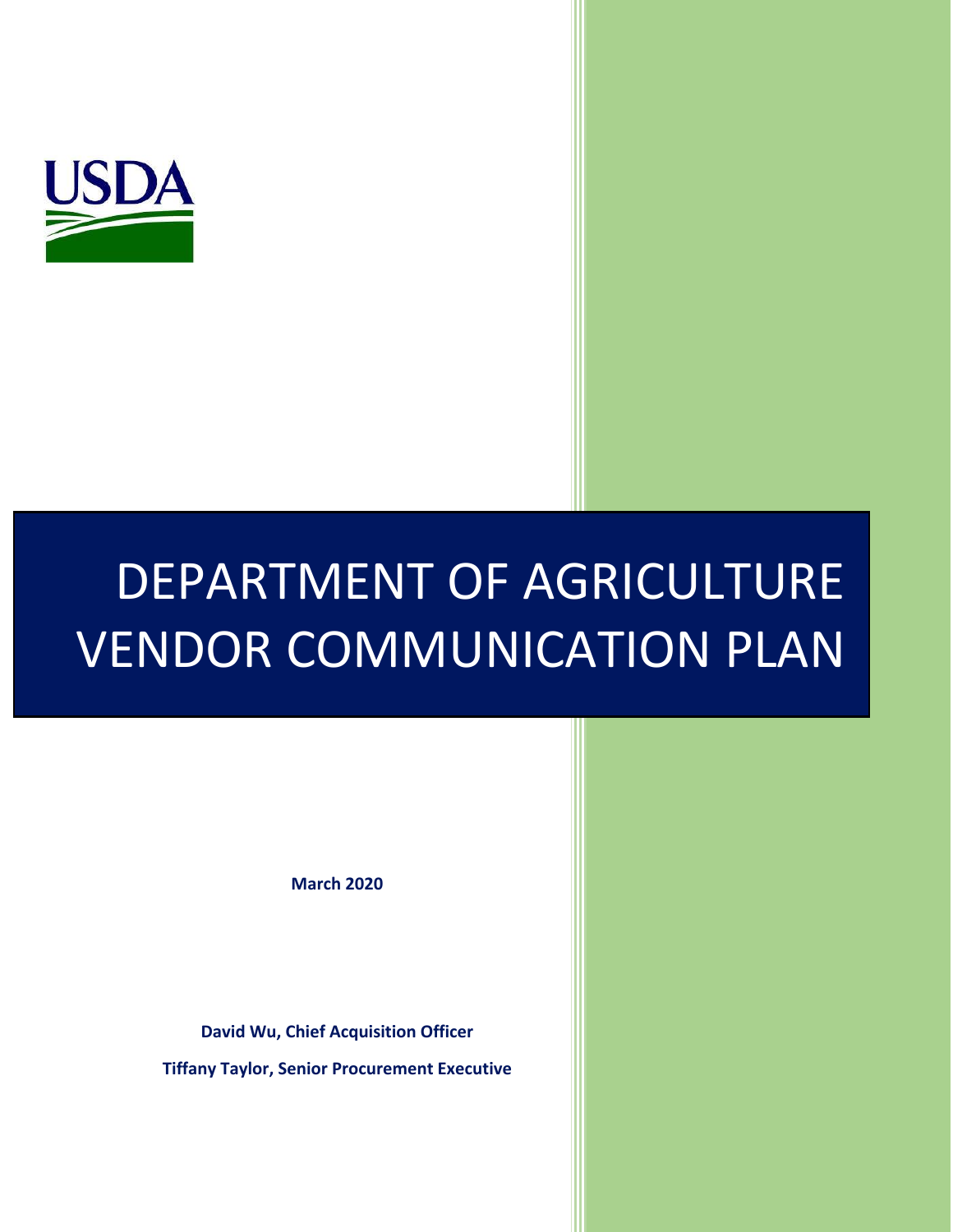# Department of Agriculture Vendor Communication Plan

# **Introduction**

The Department of Agriculture recognizes the value of communicating with potential contractors early and often during the acquisition process. In addition to the Federal Acquisition Regulation (FAR) (Subpart 15.201), which encourages exchanges between the Government and interested parties, from the earliest identification of a requirement through receipt of proposals which should be conducted in a fair and transparent manner – USDA understands that true vendor communication and outreach leads to identification of more qualified sources and solutions, resulting in greater value to the agency and the taxpayer.

The USDA Vendor Communication Plan has been updated to reflect the latest memo from the Office of Management and Budget, Office of Federal Procurement Policy, entitled "Myth Busting #4 – [Strengthening Engagement with Industry Partners through Innovative Business](https://www.whitehouse.gov/wp-content/uploads/2019/05/SIGNED-Myth-Busting-4-Strenthening-Engagement-with-Industry-Partners-through-Innovative-Business-Practices.pdf)  [Practices](https://www.whitehouse.gov/wp-content/uploads/2019/05/SIGNED-Myth-Busting-4-Strenthening-Engagement-with-Industry-Partners-through-Innovative-Business-Practices.pdf)", dated April 30, 2019. The purpose is to improve awareness of vendor engagement strategies within the acquisition and procurement sector to create a more responsive buying process, modernize the acquisition culture, and deliver greater value to the taxpayer.

This plan identifies how the Department of Agriculture has and will continue to reduce unnecessary barriers to vendor engagement, publicize communication opportunities with industry, and prioritize engagement opportunities for high impact acquisitions. Opportunities also include engaging with small businesses and businesses that haven't previously worked with USDA. USDA is committed to the principles of openness, fairness, and transparency in the acquisition process while protecting non-public information. This plan is intended to enhance vendor communication and engagement, increase the level of involvement of small and emerging businesses in USDA contracts, and promote efficient and effective operations while reinforcing public trust. We are pleased to share this Vendor Communication Plan with stakeholders from both inside and outside of the Department.

# 1. Statement of Agency Commitment

USDA's vision is to make USDA the most efficient, effective, and customer-focused Department in the Federal Government which includes engaging effectively with industry to provide sound solutions in support of USDA's mission.

USDA's commitment to reducing barriers and encouraging vendor engagement throughout the acquisition process aligns with the Secretary's Strategic Goal 1: Ensuring USDA programs are delivered efficiently, effectively, and with integrity and a focus on customer service.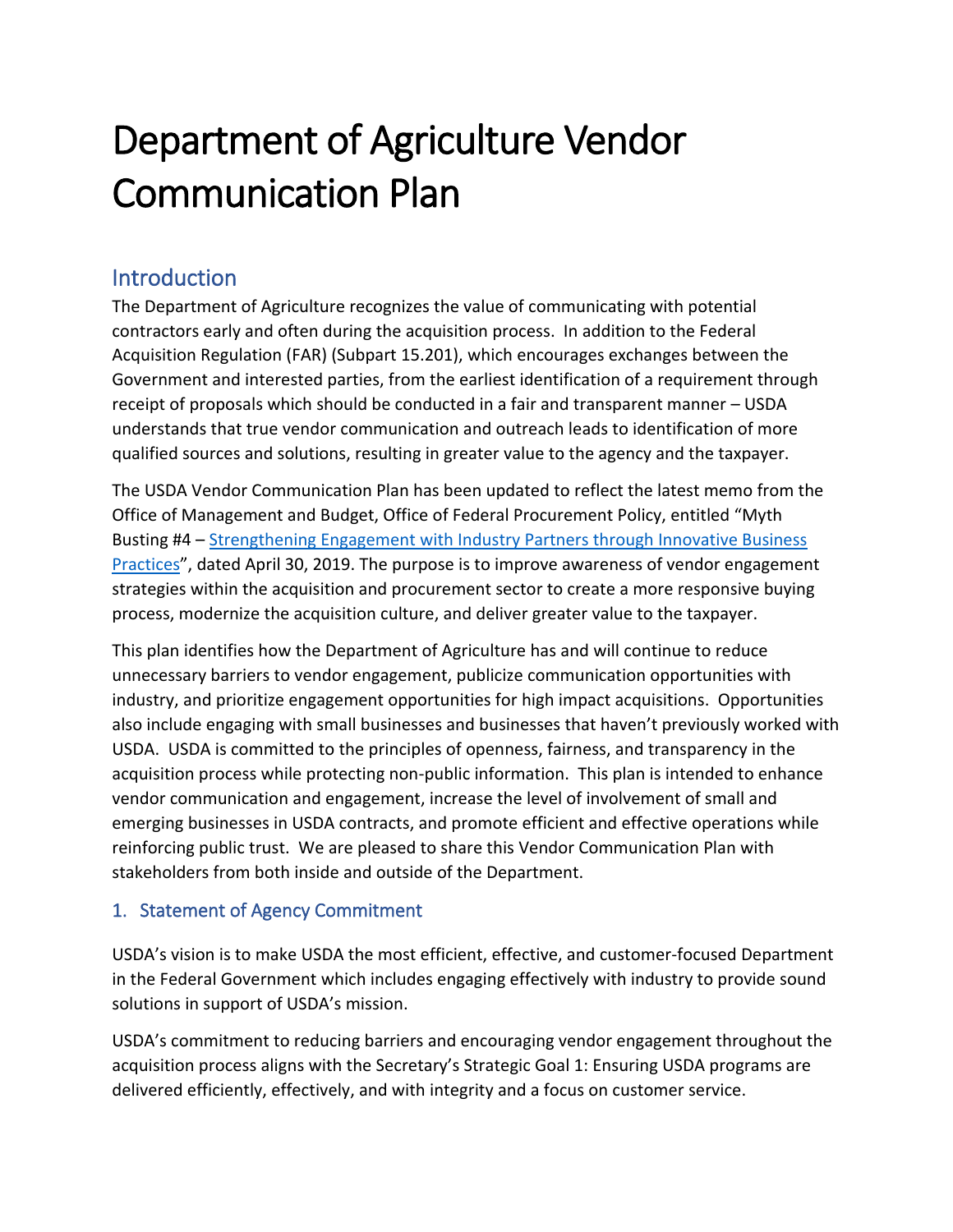Enhanced communications between Government and industry are vital to define and convey requirements clearly and realistically within the market environment, appropriately assess and assign risk for the effort, and set respective cost, schedule, and performance expectations to ensure effective contract management.

The Federal Acquisition Regulation (FAR) authorizes a broad range of options for vendor communication throughout the acquisition process. Awareness of these options is all too often limited to a relatively small cadre of staff within procurement offices. USDA is committed to acting to engage the broader acquisition community, comprised of program managers and executives in addition to the formal procurement staff, to increase awareness of available avenues to best engage the private sector. This increased awareness will enable the USDA acquisition community and industry to optimize interactions, making the best use of available time and resources.

Effective communication and collaboration with industry is a key component to the Department's success and USDA is committed to these actions:

- Communicate early, frequently, and constructively with industry in the conduct of fair and open business opportunities;
- Include small businesses and subgroups of small businesses in communications with industry;
- Include vendors that the Department of Agriculture has not worked with in the past;
- Identify, in our published procurement forecast, which procurements are likely to involve opportunity for additional communication with industry; and
- Protect non-public information including vendors' confidential information and the Department's source selection information.

#### **a. Innovative Technology Solutions**

In addition, the Department encourages using innovative technological solutions to effectively tap the understanding of industry partners during pre-solicitation phases, such as market research. In 2010, the U.S. Chief Information Officer released the 25 Point Implementation Plan [to Reform Federal IT](https://www.dhs.gov/sites/default/files/publications/digital-strategy/25-point-implementation-plan-to-reform-federal-it.pdf) Management to improve the Federal Government's acquisition and use of information technology assets. Included in this plan is an outline to increase engagement with industry in order to consistently leverage the most effective and efficient technologies. Additional Federal Guidance regarding leveraging the most effective and efficient technologies includes:

• Memo, "Transforming the Marketplace: Simplifying Federal Procurement to Improve [Performance, Drive Innovation, and Increase Savings"](https://www.whitehouse.gov/sites/whitehouse.gov/files/omb/procurement/memo/simplifying-federal-procurement-to-improve-performance-drive-innovation-increase-savings.pdf), December 4, 2014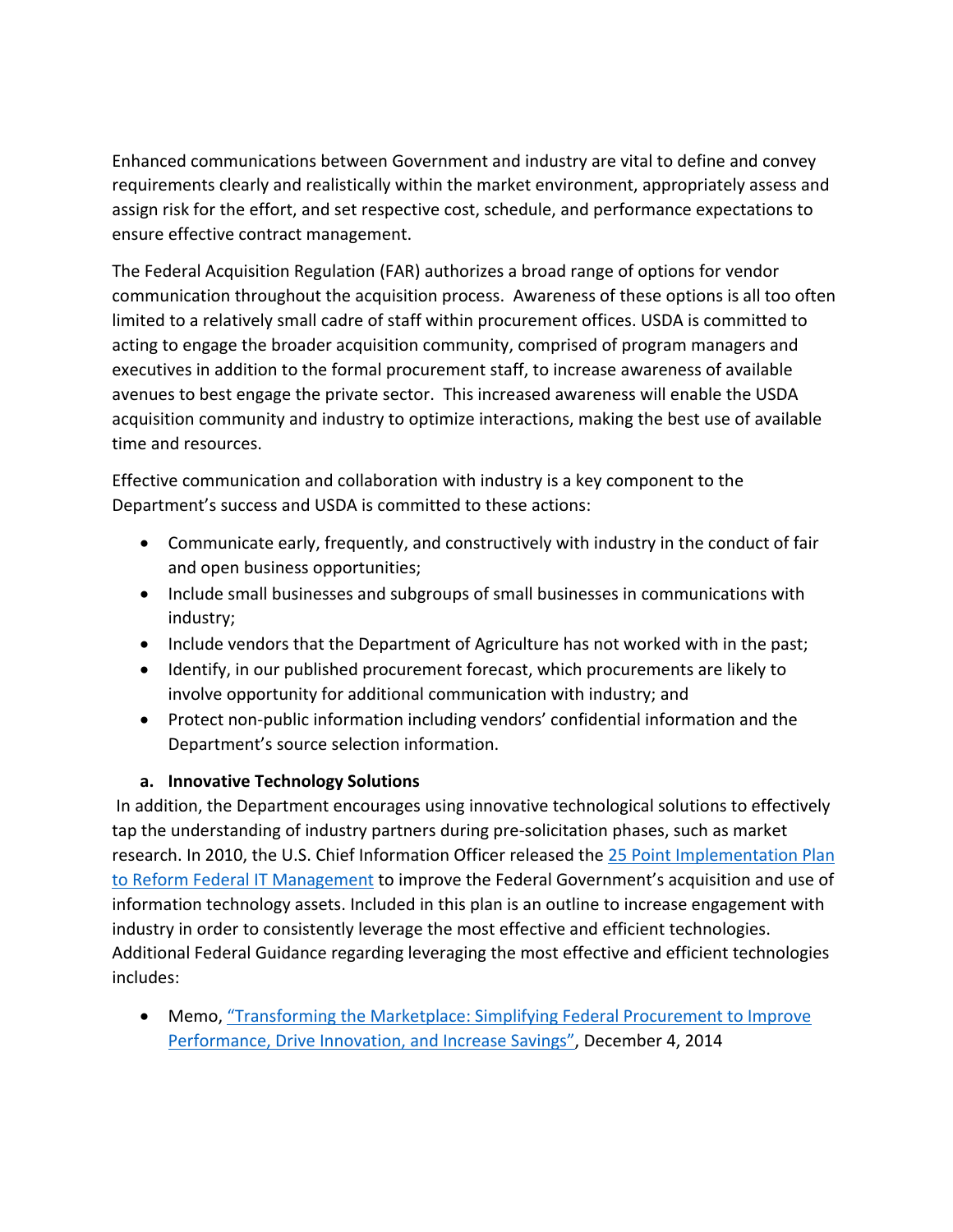- $\circ$  Identifies steps to strengthen Federal acquisition practices to improve efficiency, reduce red-tape, and provide greater benefit for taxpayer dollars including vendor feedback and appointing enterprise-wide vendor managers.
- Legislation, ["The Federal Information Technology Acquisition Reform Act \(FITARA\)"](https://www.congress.gov/bill/113th-congress/house-bill/1232), December 2014
	- o Implementation guidance, "M[-15-14: Management and Oversight of Federal](https://management.cio.gov/implementation/)  [Information Technology"](https://management.cio.gov/implementation/), June 2015

# **b. Promoting Competition**

USDA is also committed to prioritizing engagement opportunities for high-risk, complex programs or those that fail to attract new vendors during recompetions. The Secretary of Agriculture is focused on promoting competition, limiting single source opportunities, and increasing market research to bring the most valued solutions for the USDA mission.

# **c. Quarterly Strategic Review:**

The USDA has implemented a Quarterly Strategic Review (QSR) that serves as an update to each Mission Area's Acquisition Programs and Requirements (APR) plans as described in the USDA Contracting [Deskbook](https://gcc02.safelinks.protection.outlook.com/?url=https%3A%2F%2Fwww.dm.usda.gov%2Fprocurement%2Fpolicy%2Fdocs%2FUSDAContractingDeskbookPhase1.32.pdf&data=02%7C01%7C%7C88a8cb5c54744999d02e08d720ba0c26%7Ced5b36e701ee4ebc867ee03cfa0d4697%7C0%7C0%7C637013856534461596&sdata=yFNwAHxpPYf3nEujtPJJhgXEOYgaU16gXi08I0MGLkE%3D&reserved=0) 407.170. This QSR effort highlights the status of major programs, IT contracting, and both service and advisory & assistance contracts exceeding the simplified acquisition threshold (currently \$250K).

# **d. USDA Vendor Communication Plan Page**

The Department's commitment to these goals and this plan will improve the quality, timeliness, and cost savings of products and services acquired to fulfill the agency's mission. This Plan will be updated at least annually and we encourage agency staff, vendors, and other stakeholders to visit the [USDA Vendor Communication Plan](https://www.dm.usda.gov/procurement/vendor_communication/index.html) page.

# 2. Senior Agency Officials Responsible for Promoting Vendor Engagement

The Department of Agriculture Chief Acquisition Officer (CAO) has the overall responsibility of promoting the Department's vendor engagement activities. In addition, the Senior Procurement Executive (SPE), Mission Area Senior Contracting Officials (MASCO), Mission Area Senior Program Managers (MASPM), the Office of Small and Disadvantaged Business Utilization (OSDBU), and Competition Advocates each have a responsibility for ensuring the vendor communication plan is effectively executed. Each Department of Agriculture contracting activity oversees management of vendor communication with input and assistance from their Small Business representatives and Competition Advocates.

Other stakeholders with roles and responsibilities for carrying out the plan include program offices, Contracting Officer's Representatives (CORs), Contracting Officers (COs), Contract Specialists, and other agency officials.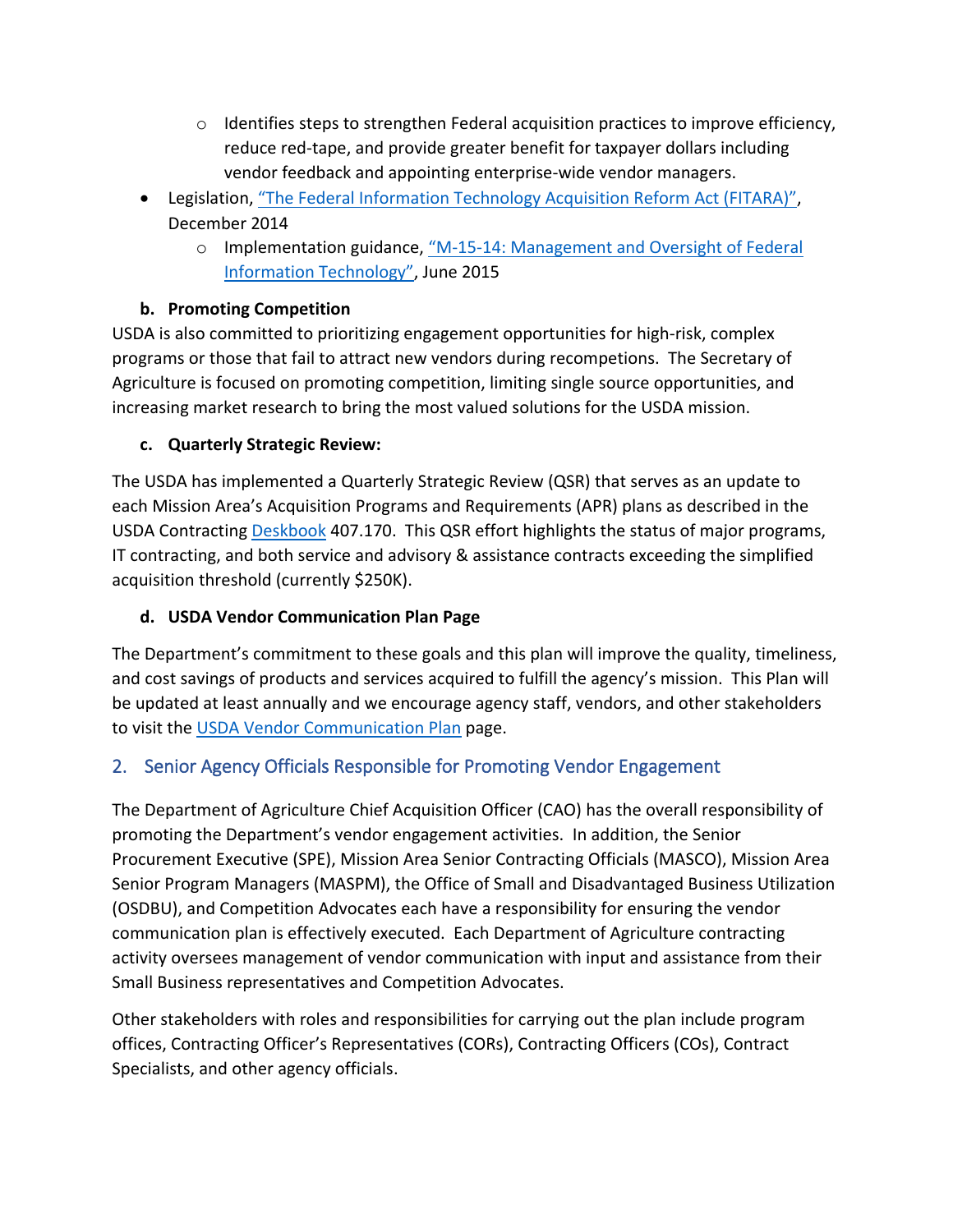#### 3. Agency Innovation in Action

#### **a. Acquisition Innovation Advocate and Industry Liaison**

Acquisition Innovation Advocate - In March 2016, OMB requested that agencies appoint Acquisition Innovation Advocates (AIAs) and set up Acquisition Innovation Labs (AILs) to help agencies achieve better results for each taxpayer dollar through better and smarter execution of emerging and well-established acquisition practices. AIA's make up the AIA Council which consists of advocates from each agency subject to the CFO Act of 1990, as well as, an advocate from the Small Agency Council. The council is tasked with meeting regularly to broaden awareness and foster cross-agency collaboration and innovation. Among other things, they share the status of their IT-related activities, especially the acquisitions that govern them, and exchange information with OMB's US Digital Service, Presidential Innovation Fellows, GSA's 18F Consulting and other innovation communities regarding successes and challenges. AIA's provide their workforce with a clear pathway to test and document new acquisition practices and facilitate fresh perspectives on existing practices. USDA's AIA has been named Kelly Moore. Ms. Moore can be contacted at [Kelly.L.Moore@usda.gov.](mailto:Kelly.L.Moore@usda.gov)

Industry Liaison – To keep up with the rapidly accelerating pace of technological change, a number of agencies have sought better ways to communicate with industry so they can better understand the commercial marketplace, attract new contractors, and encourage current partners to use new processes and develop, test, and offer more modern solutions. Despite this progress, the pace of adoption has been limited relative to the total volume of activity that potentially could benefit from these efforts; only a fraction of our transactions are using these new ways of doing business. For this reason, the Office of Federal Procurement Policy (OFPP) has asked Agencies to publicly designate an Industry Liaison (IL) to serve as a conduit among acquisition stakeholders and promote strong agency vendor communication practices. USDA's IL has been named Ayana Bailey. Ms. Bailey can be contacted at [Ayana.Bailey@usda.gov.](mailto:Ayana.Bailey@usda.gov)

#### **b. Streamlining Acquisitions through Procurement Innovation**

Streamlining acquisitions allows vendors easier access to requirements, can reduces bid and proposal costs, and can result in a reduction in acquisition lead time. USDA officially launched their Procurement Innovation Effort in January 2020 focusing on educating acquisition professionals on flexibilities available in the FAR as well as streamlining procurement activities to reach the right sets of competitive vendors.

The Procurement Innovation Effort intends to collect feedback from both Government and Industry after awards that were based on innovative and or streamlined techniques to provide a basis for lessons learned and best practices.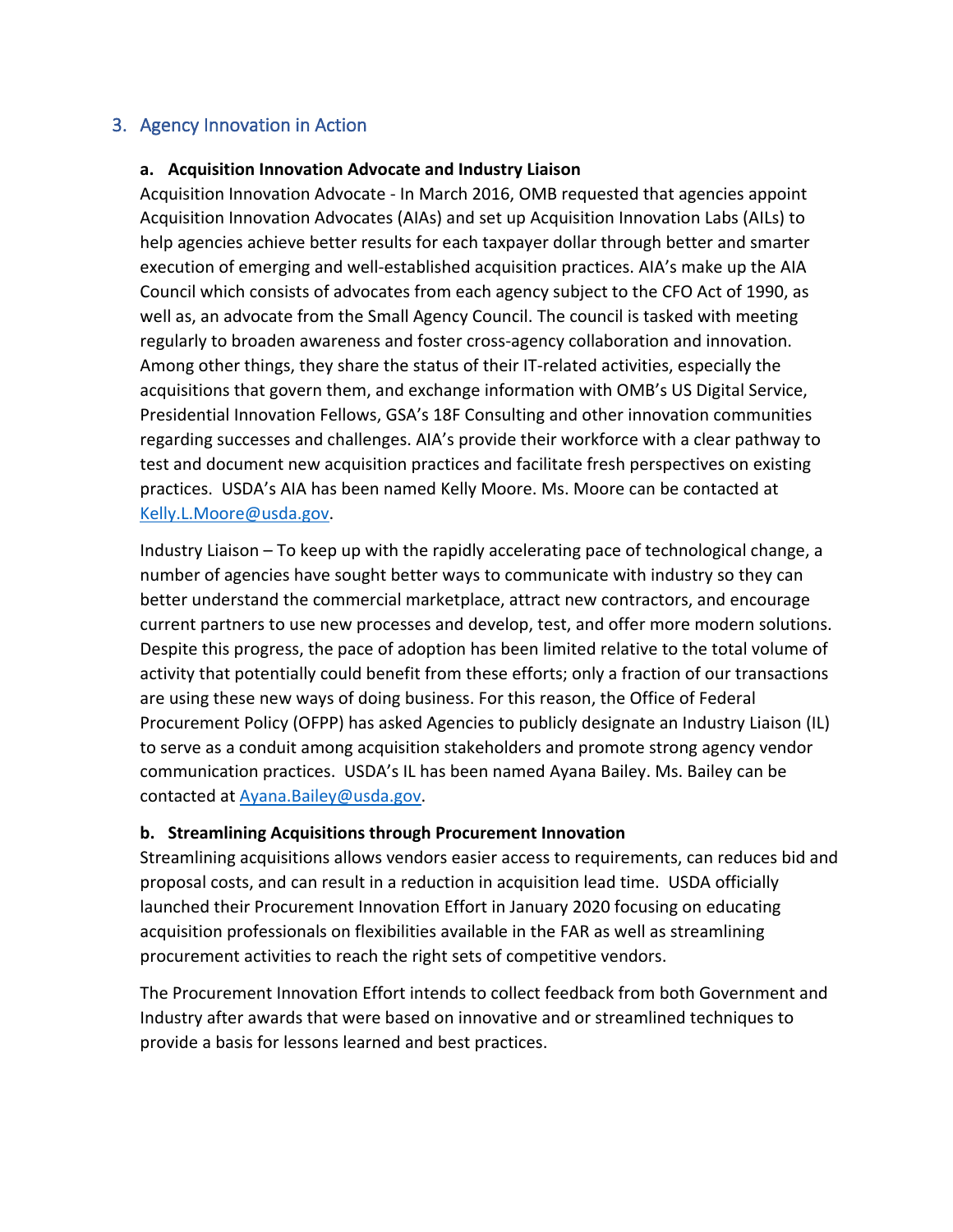# 4. Efforts to Reduce Barriers and Promote Engagement

The Department will engage in the following activities, as appropriate, to reduce barriers and promote vendor engagement:

#### **a. Transparency**

Transparency in USDA's acquisition process serves to inform our industry partners, including those who have yet to engage in USDA business, about current and emerging needs. Information is publicly available on the following sites:

- Information regarding USDA contracts are published through the [Federal Procurement](https://www.fpds.gov/fpdsng_cms/index.php/en/)  [Data System \(FPDS\).](https://www.fpds.gov/fpdsng_cms/index.php/en/)
- Contract opportunities and request for information related to contract requirements are posted on the interactive<https://beta.sam.gov/> page.
- USDA publishes an annual forecast of planned acquisitions on its Forecast of Business [Opportunities](https://www.dm.usda.gov/smallbus/forecast.htm) webpage and
- Information on how to do business with USDA is published on the Business [Opportunities](https://www.dm.usda.gov/procurement/business/index.htm) page.

The Department will post and regularly update vendor engagement events on Governmentwide point of entry Contract Opportunities sing the "special notices" function. Posted events will include industry days, small business outreach sessions, pre-solicitation conferences, solicitation question and answer sessions, etc.

#### **b. Publicize Vendor Communication**

- Widely distribute the Vendor Communication Plan along with the Office of Management and Budget (OMB) "Myth – Busting" memorandum included in Attachment 1 to all stakeholders both within USDA and to those seeking to do business with USDA.
- Incorporate the Vendor Communication Plan in the acquisition workforce onboarding and procurement training.
- Post the plan on Agency and Office websites.
- Promote the Vendor Communication Plan at industry outreach sessions.
- Require contracting officers to address vendor communications in acquisition plans.
- Post draft statements of work on Contract Opportunities (beta.sam.gov)/e-buy for industry comment.
- Promote the use of vendor communication to conduct market research, including draft solicitations.
- Make use of oral presentations when applicable.
- Publicize vendor engagement events through the Government-wide point of entry Contract Opportunities [\(https://www.beta.sam.gov\)](https://www.beta.sam.gov/).
- Promote and conduct small business outreach meetings.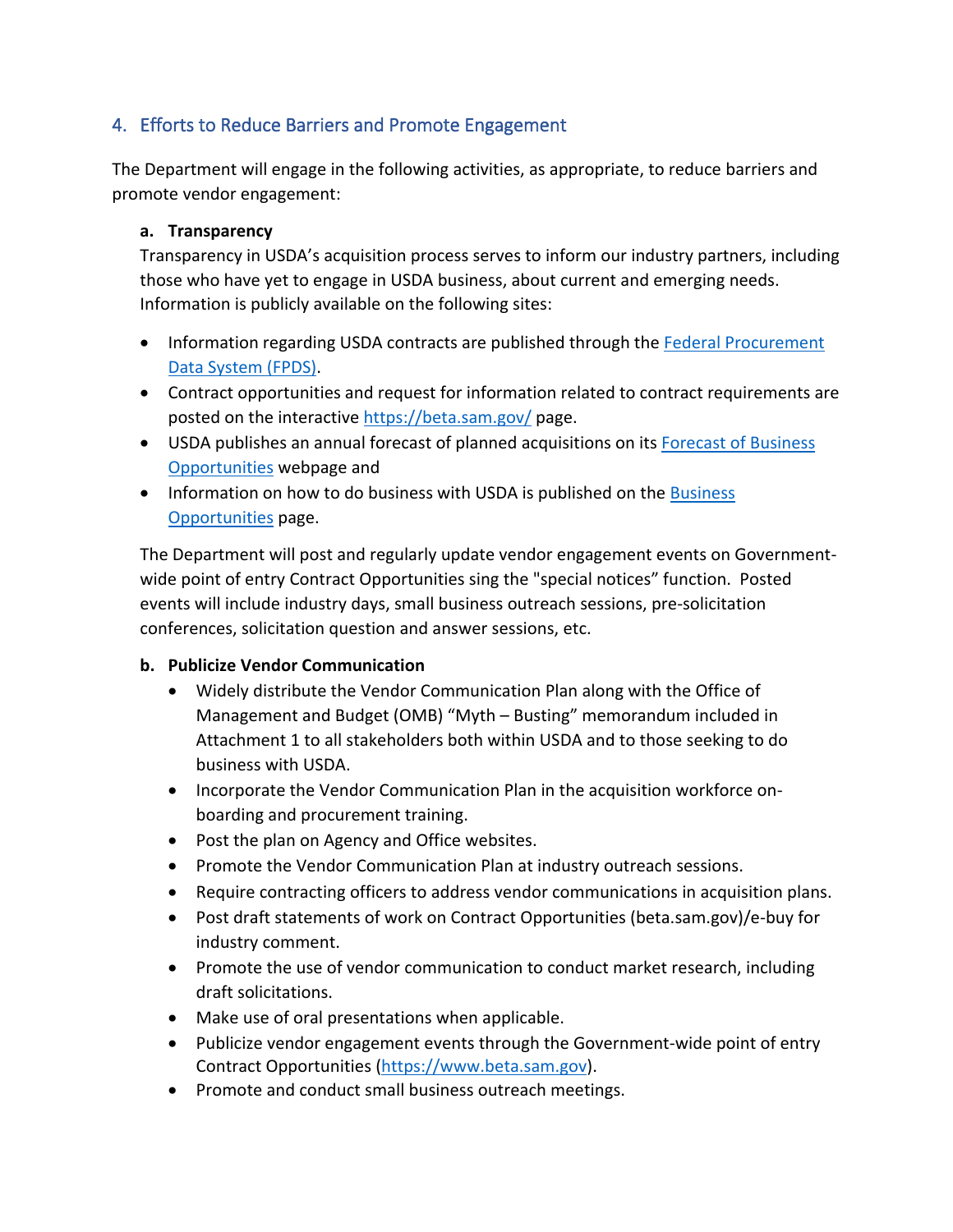- Ensure that the vendor community is given adequate time to provide comments on draft solicitation documents, submit questions, and receive responses to help prepare and submit proposals.
- Plan for pre-proposal conferences and site visits where appropriate for complex/significant acquisitions.

#### **c. Protection of Non-Public Information**

USDA is committed to protect non-public information, including vendor's confidential information and the Agency's source selection information. Two statutory principles limit Government communications with industry in the acquisition cycle: preventing unfair competitive advantage through selective release of source selection information and preventing competitive harm to a firm through release of its proprietary information. USDA takes these obligations seriously and will use all available means to protect non-public information from unauthorized disclosure.

#### **d. Small and Emerging Business Outreach**

Small businesses drive innovation throughout the economy. USDA recognizes this and has implemented an aggressive small business outreach program to bring new and emerging businesses to the table with USDA. USDA's OSDBU sponsors a series of Small Business Vendor (VOS) community outreach sessions throughout the year. The purpose of these sessions is to provide the small business community the opportunity to meet with OSDBU Specialists to discuss their capabilities and learn of potential procurement opportunities. OSDBU Specialists are in each contracting office and are responsible for carrying out the small business program in their respective agencies. The vendor outreach schedule is located on the [USDA Vendor Outreach Program](https://www.dm.usda.gov/smallbus/vos.htm) webpage. This webpage also provides information on doing business with USDA, forecast of business opportunities, three different types of outreach events, a subcontracting directory, and a directory of small business specialists. There is also a list of OSDBU contacts located at [https://www.dm.usda.gov/smallbus/specialists.htm.](https://www.dm.usda.gov/smallbus/specialists.htm)

#### **e. Category Management**

Category Management is an integral part of an agency's overall acquisition planning lifecycle and USDA recognizes the opportunity for leveraging available data to help remove barriers to competition, specifically surrounding other than full and open competition. USDA is using Category Management data to not only review buying patterns, but to collect like requirements and survey the marketplace to identify better overall solutions for USDA. Part of the data analysis includes looking at actions conducted with limited or no competition and validating mission requirements to promote competition.

#### 5. Partnering with Industry for Requirement Development and Pre-Solicitation Activities

USDA procurement guidance has specific parameters for when formal acquisition plans are required which are referenced in part 407.104 of the [USDA Contracting Deskbook.](https://www.dm.usda.gov/procurement/policy/docs/USDAContractingDeskbookPhase1.32.pdf)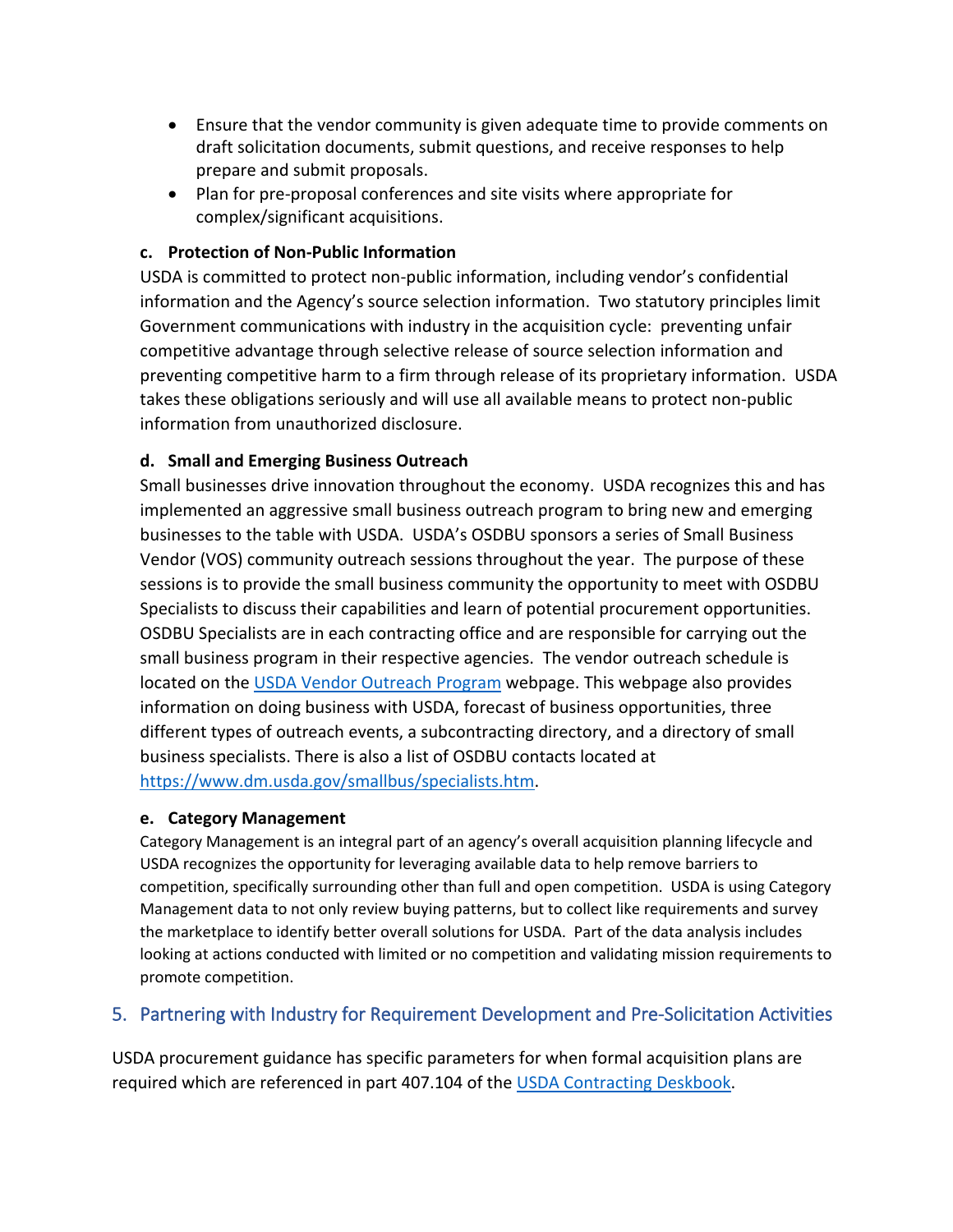Although formal acquisition plans are not required for all acquisitions, USDA is focusing on earlier engagement with industry. Earlier and more frequent engagement with industry on overly restrictive requirements and better contracting methods creates better mission outcomes. Talking to industry aids in reducing assumptions and uncertainty while allowing Government acquisition staff to gather information on industry solutions. This gives the Government access to more common commercial solutions which can increase competition overall.

# 6. Publication of Engagement Events

The Department will post and regularly update vendor engagement events on Governmentwide point of entry contract opportunities located on [beta.sam.gov](https://beta.sam.gov/) and other Government contract platforms (i.e. GSA e-Buy and NIH e-GOS). Posted events will include industry days, small business outreach sessions, pre-solicitation conferences, solicitation question and answer sessions, etc.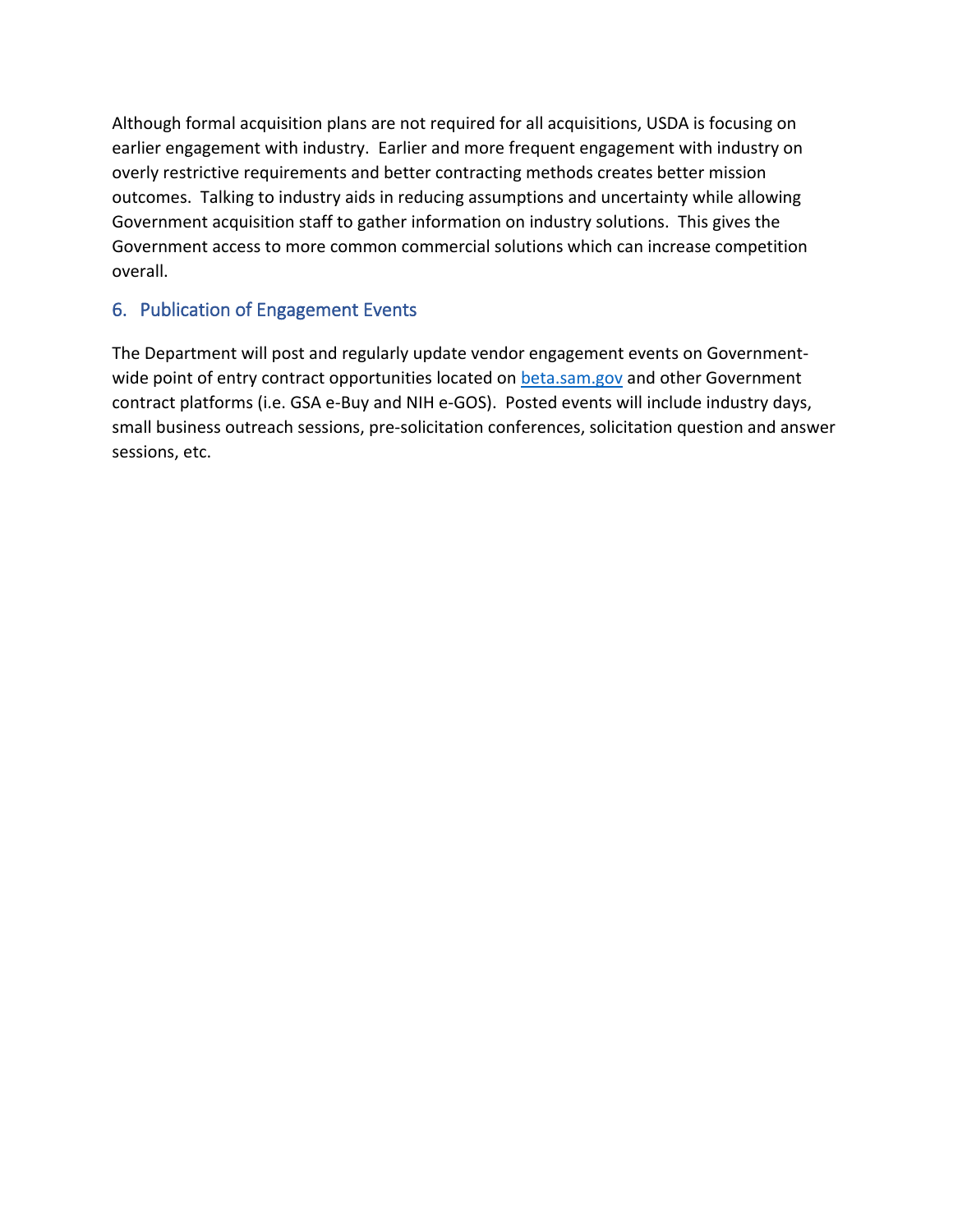#### 7. Roles and Responsibilities

- **a. Chief Acquisition Officer** Serves as the Assistant Secretary to the Secretary of Agriculture responsible for all departmental administrative activities including contracting and procurement. Responsible for overseeing vendor engagement.
- **b. Senior Procurement Executive –** Senior agency official responsible for promoting vendor engagement, accountable for overall efforts to improve engagement with businesses, and increasing awareness of the need to communicate with industry.
- **c. Mission Area Senior Program Manager -** The Secretary has determined that each mission area will appoint a Mission Area Senior Program Manager (MASPM) who will be responsible for the planning of acquisitions in the mission area. MASPM are responsible for ensuring that the requirements of acquisition planning and market research are followed and documented in an acquisition plan or a requirement plan.
- **d. Mission Area Senior Contracting Officials -** Senior agency officials responsible for promoting vendor engagement in the contracting activities, accountable for promoting vendor engagement and adherence to this plan within their respective activities.
- **e. Contract and Investment Review Boards -** Consider the engagement strategy early in the review process. If the engagement strategy is inappropriate for the acquisition, the action should not be approved until an acceptable vendor engagement strategy is submitted.

#### **f. Contracting Officer (CO)**

- **i.** For each appropriate acquisition, establish the timing, frequency, and degree of vendor engagement necessary to appropriately develop requirements, acquisition strategy, and performance metrics.
- ii. Recommend appropriate means of communication (i.e. one-on-one meetings, vendor days, draft solicitations, teleconferences, or a combination of these methods).
	- a. Consider methods that would generate new entrants to the market to increase competition.
	- b. Work with the Office of Small and Disadvantaged Business Utilization (OSDBU) and Small Business Specialists to identify the best ways to reach out to small businesses.
	- c. Use the Small Business Central Event Listing on <https://beta.sam.gov/>.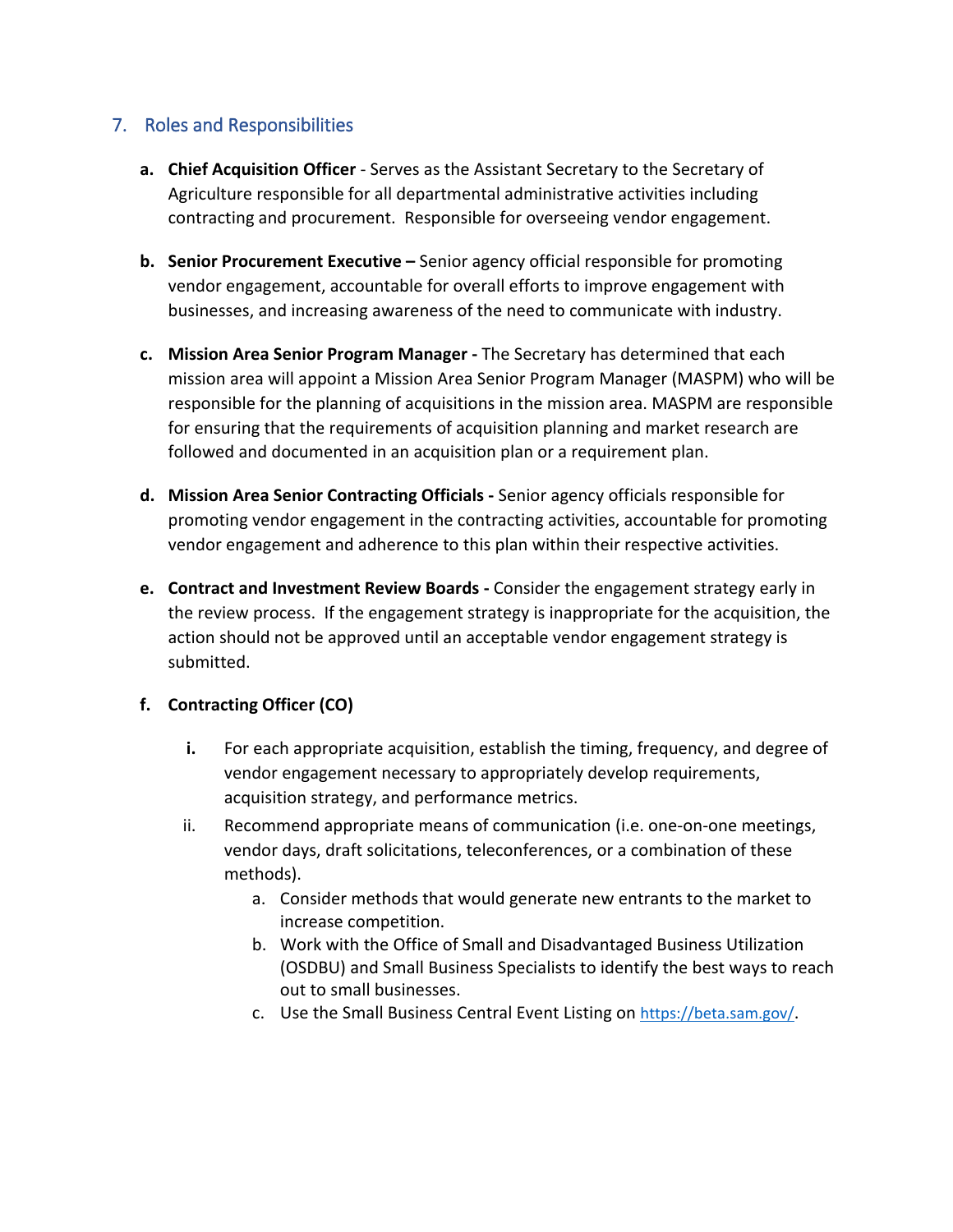- iii. Collaborate with the OSDBU (as appropriate), Program/Project Manager (PM) and Contracting Officer's Representative (COR) to determine who will conduct vendor engagement efforts and how these sessions will be conducted.
	- a. Encourage the PM and COR to communicate appropriately for presolicitation efforts.
	- b. Be the focal point for vendor communication after the solicitation is issued.
- iv. Be as knowledgeable as possible about the content of the procurement forecast.

#### **g. Program/Project Officer and Contracting Officer's Representative (COR)**

- i. As soon as a need is identified, inform the CO about the level of vendor engagement needed to help the PM and others conduct effective market research.
- ii. Assess the need for introducing new entrants to the market and recommend to the CO ways to do this.
- iii. Discuss vendor engagement activities with the CO prior to the meetings the CO may not attend but should be aware of all communications.
- iv. Be as knowledgeable as possible about the content of the procurement forecast.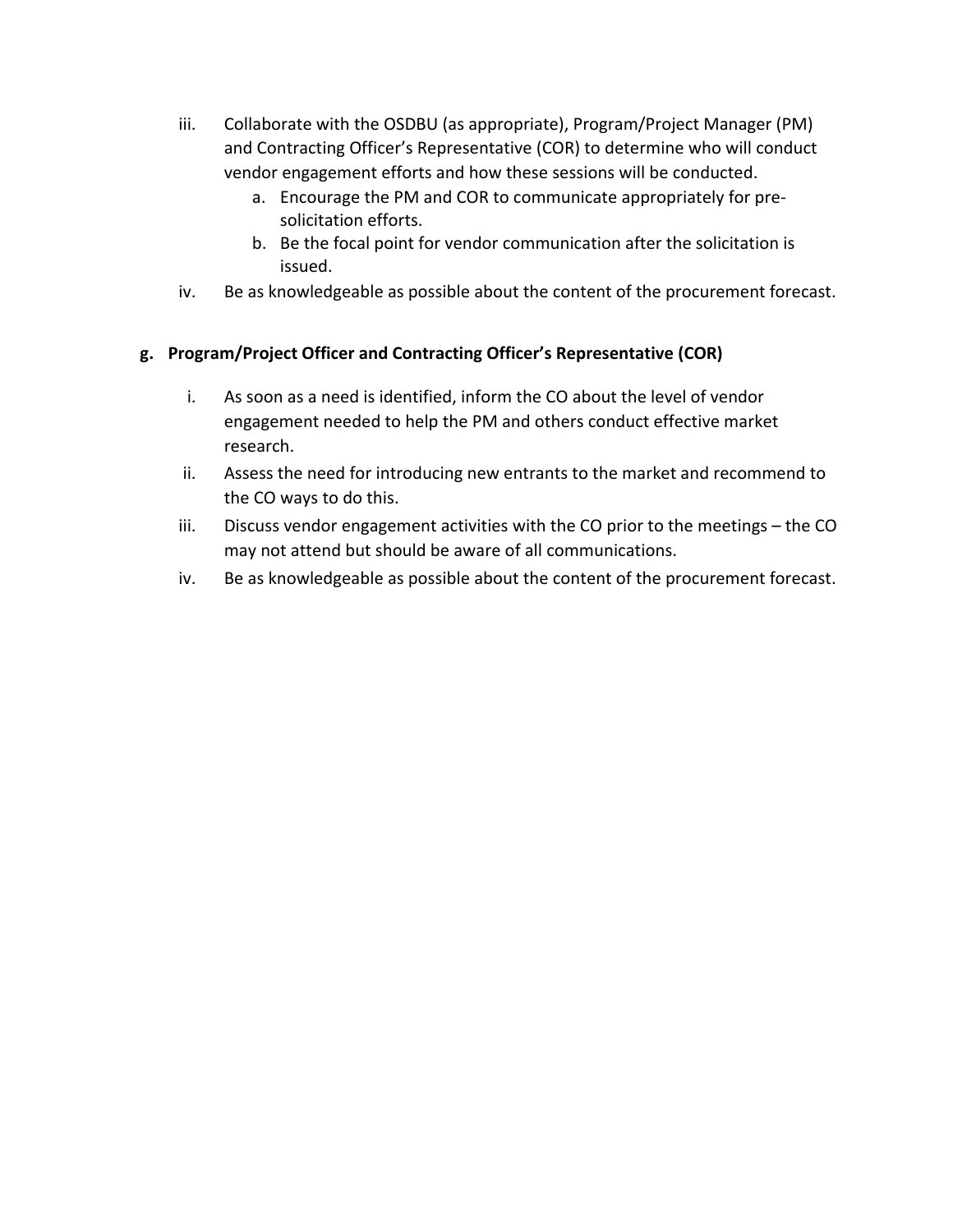#### **h. OSDBU and Small Business Specialists**

- i. Promote overall efforts to improve engagement with small businesses and increase Department-wide awareness of the need to communicate with industry.
- ii. Coordinate vendor engagement activities with program and acquisition teams<sup>1</sup>.
- iii. Coordinate and collaborate with interagency colleagues and the business community regarding vendor engagement activities with the OSDBU and acquisition teams.
- iv. Serve as the Department's primary contact for engaging prospective small businesses.
- v. Collaborate with the CO and the contract specialist to ensure a clear understanding by the acquisition team of the contents and importance of the Department's procurement forecast.
- vi. Publicize outreach and training opportunities using a variety of vehicles including the [USDA Vendor Outreach Program Page.](https://www.dm.usda.gov/smallbus/vos.htm)
- vii. Lead the effort to assess the need for introducing new entrants to the market and recommend to the CO ways to do this.
- viii. Lead the effort to conduct market research to identify small businesses capable of meeting the Department's needs.
- ix. Lead the effort to identify opportunities to establish prime contractor mentor and small business protégé agreements.

#### **i. Small Business Liaisons (in the contracting activities)**

- i. Assist acquisition teams in developing and executing vendor engagement strategies.
- ii. Coordinate vendor engagement activities with acquisition teams.
- iii. Assess the need for introducing new entrants to the market and recommend to the CO ways to do this.
- iv. Conduct market research to identify small businesses capable of meeting the Department's needs. Assist the CO and PM to encourage setting aside procurements for small businesses.
- v. Assist acquisition teams in identifying opportunities to establish prime contractor mentor and small business protégé agreements.

<sup>1</sup> FAR 1.102(c) states: "The Acquisition Team consists of all participants in Government acquisition including not only representatives of the technical, supply, and procurement communities but also the customers they serve, and the contractors who provide the products and services." For the purposes of this chapter, the team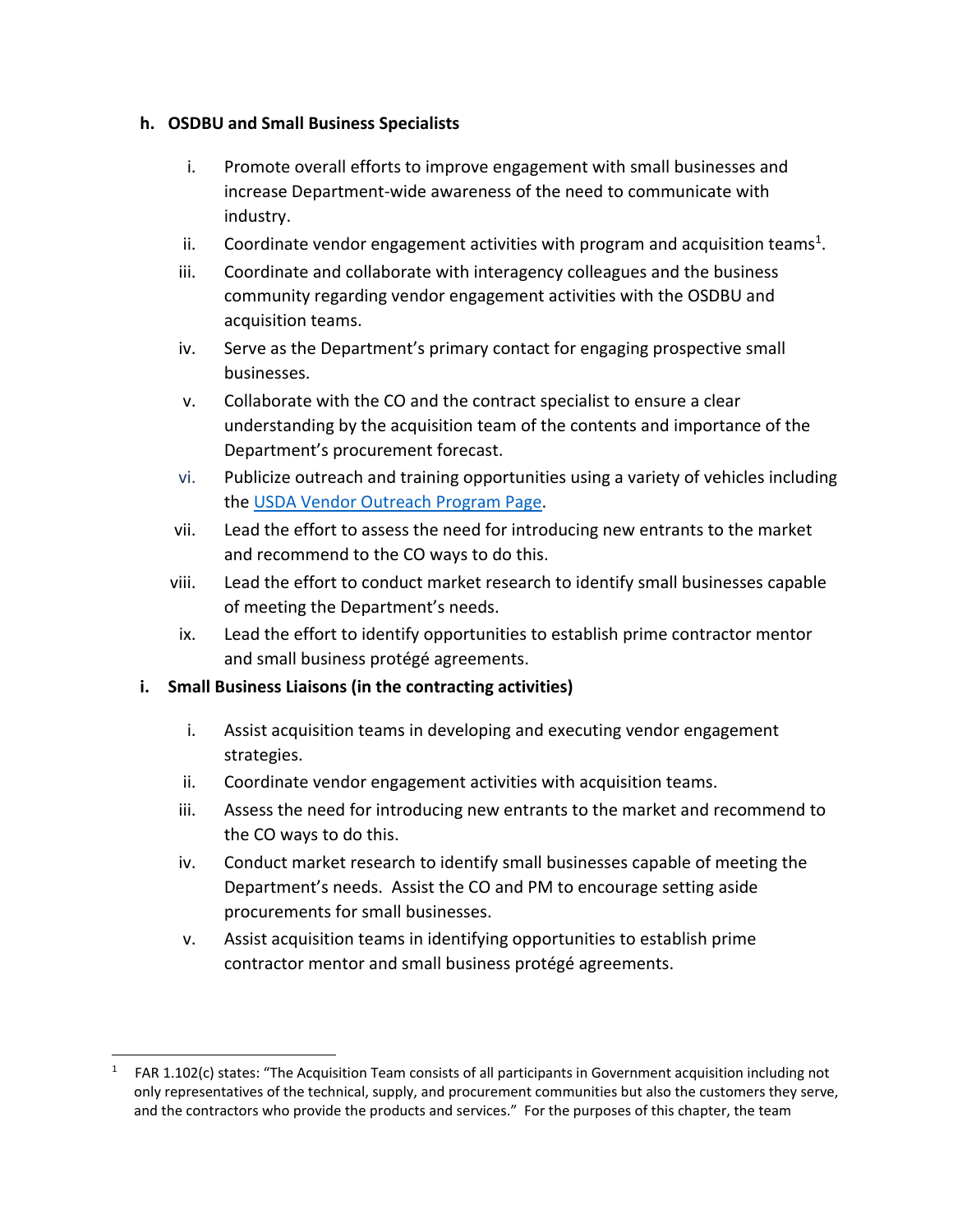#### **j. Agency and Procuring Activity Competition Advocate**

- i. Promote the acquisition of commercial items; full and open competition; challenge requirements that are not stated in terms of functions to be performed, performance required or essential physical characteristics; and challenge barriers to the acquisition of commercial items and full and open competition such as unnecessarily restrictive statements of work, unnecessarily detailed specifications, and unnecessarily burdensome contract clauses.
- ii. Promote competition Encourage industry outreach for sole source procurements.

# 8. Training and Awareness Efforts for Employees

#### **Defense Acquisition University Courses:**

- ACQ 315: Understanding Industry
- CLM 005: Industry Proposals and Communication

#### **Federal Training Courses:**

- FCL-A-0021 (CL): To Bid or Not to Bid: Industry Perspective
- FCL-A-0027 (CL): Can We Talk: Industry Day Conferences

#### 9. Links to Existing Policies

- Federal Acquisition Regulation <https://www.acquisition.gov/far/>
- Agriculture Acquisition Regulations [http://www.dm.usda.gov/procurement/policy/agar.html.](http://www.dm.usda.gov/procurement/policy/agar.html)
- USDA Procurement Policy and Regulations <http://www.dm.usda.gov/procurement/policy/index.html>
- USDA Contracting Deskbook [https://www.dm.usda.gov/procurement/policy/docs/USDAContractingDeskbookPhase1](https://www.dm.usda.gov/procurement/policy/docs/USDAContractingDeskbookPhase1.32.pdf) [.32.pdf](https://www.dm.usda.gov/procurement/policy/docs/USDAContractingDeskbookPhase1.32.pdf)
- Procurement Integrity Act (41 U.S.C. § 423) Government officials may not disclose proprietary or source selection information. (FAR 3.104) [https://www.acquisition.gov/far/current/html/Subpart%203\\_1.html#wp1139280](https://www.acquisition.gov/far/current/html/Subpart%203_1.html#wp1139280)
- Freedom of Information Act (5 U.S.C. § 552) [http://www.justice.gov/oip/amended](http://www.justice.gov/oip/amended-foiaredlined-2010.pdf)[foiaredlined-2010.pdf](http://www.justice.gov/oip/amended-foiaredlined-2010.pdf)
- Conflict of Interest Prohibition (18 U.S.C. § 208) Government officials may not participate in a matter that presents an actual or apparent conflict of interest.

consists of the CO, CS, PM, COR, OSDBU, Small Business Specialist, Small Business Liaison, and others in Section V. A-J as appropriate.